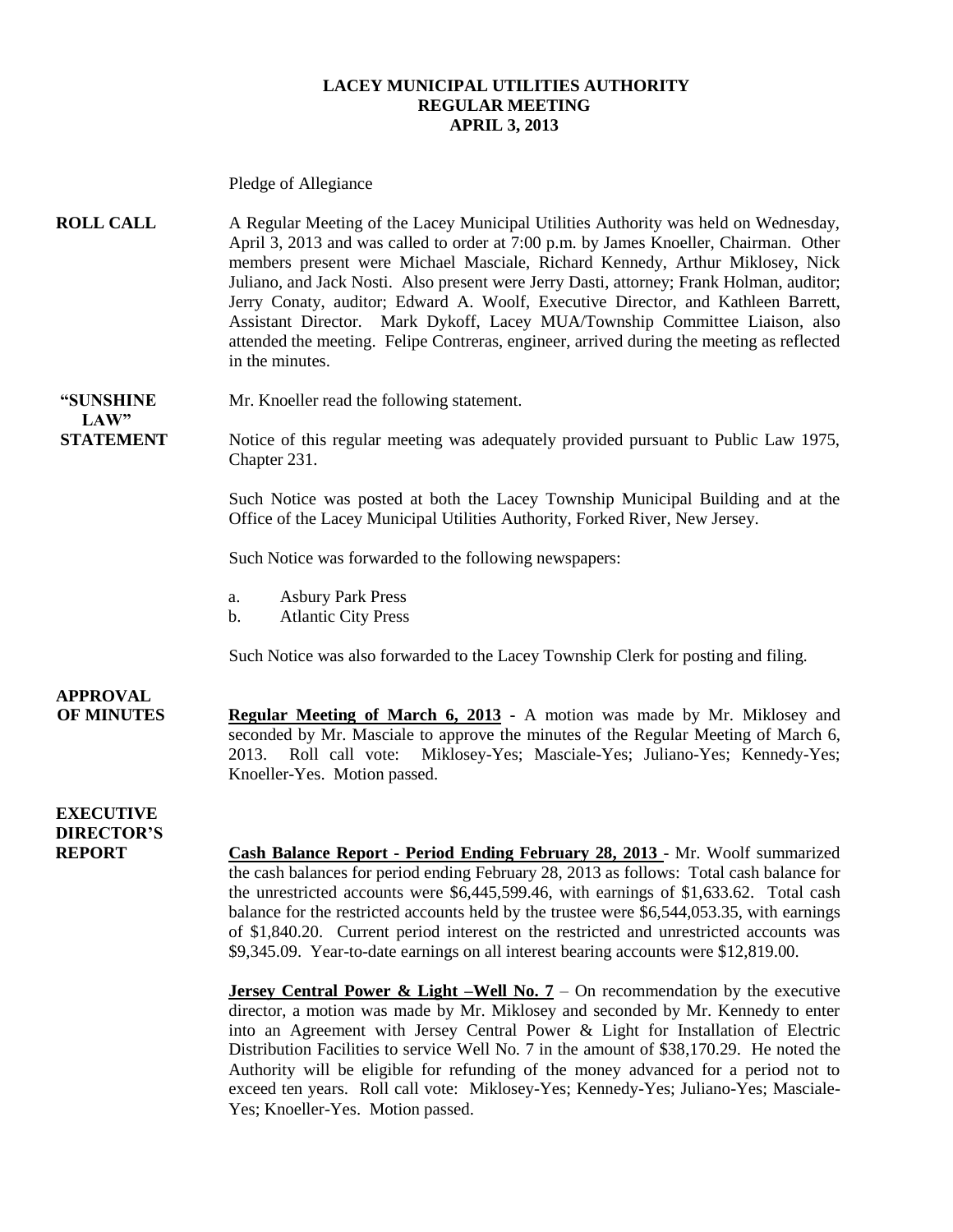**Hydraulic Comminutors – L-4 and Parkers Point Pump Stations** – Mr. Woolf requested authorization to advertise and receive bids for Hydraulic Comminutors at L-4 and Parkers Point Pump Stations. A motion was made by Mr. Kennedy and seconded by Mr. Juliano authorizing the executive director to advertise and receive bids for Hydraulic Comminutors at L-4 and Parkers Point Pump Stations. Roll call vote: Kennedy-Yes; Juliano-Yes; Miklosey-Yes; Masciale-Yes; Knoeller-Yes. Motion passed.

**Public Officials Training** – Mr. Woolf informed the Board that the Public Officials Training is scheduled for May  $1<sup>st</sup>$  at 6:30 p.m.

**Lacey MUA FEMA Claim** – Mr. Woolf stated the Authority has submitted a claim to FEMA in the amount of \$71,799.20, due to damages sustained during Superstorm Sandy. A claim will also be submitted for water meters that were subject to flooding. Additionally, the Authority would be seeking mitigation funds for the purchase of emergency generators.

### **BUSINESS**

**REPORT March Meter Reads** – Ms. Barrett reported 4,288 meters were read in March for Cycles 1, 4 & 9. One hundred thirty two work orders were cut to obtain manual reads not obtained during regular meter read routes. Six reads were questioned because of high usage. One customer was contacted by phone; five customers were sent a letter.

> **April Billing** – Ms. Barrett reported utility bills would be mailed on April  $4<sup>th</sup>$  in the amount of \$971,320.86. Penalties were assessed on 3,385 past due accounts (all cycles) in the amount of \$14,829.98 for a total billing in March of \$986,150.84.

> **Customer Service –** Ms. Barrett reported twenty new customer welcome letters were mailed in February, and nine responses were received in March. Twenty-four final reads with equipment inspections were performed in March with no violations.

> Superstorm Sandy - Ms. Barrett reported as of March 31<sup>st</sup>, there were ninety two water turn offs due to the storm at no charge to the customer Field crew performed seventy one storm related repairs. LMUA charges were discontinued to 40 damaged homes in Cycle 3 and 36 damaged homes in Cycle 2. One submerged meter was replaced, at no charge to customer. She stated the list of meters potentially affected by the storm is still being generated, and the Authority is expecting to replace all of the submerged meters within the next 18 to 24 months. Attached to the business report is a spreadsheet of claims filed to date with FEMA.

> Mr. Masciale asked if customers whose water has been turned off are still paying basic service charges. Mr. Woolf stated Mr. Coraggio has been inspecting homes. If he determines they are damaged, the water is shut off and service charges are discontinued. Ms. Barrett stated Ms. Busch will be compiling a list each month for Mr. Doeren to reinspect those homes to see if they have been rebuilt or are occupied. At that point, service charges will be restarted.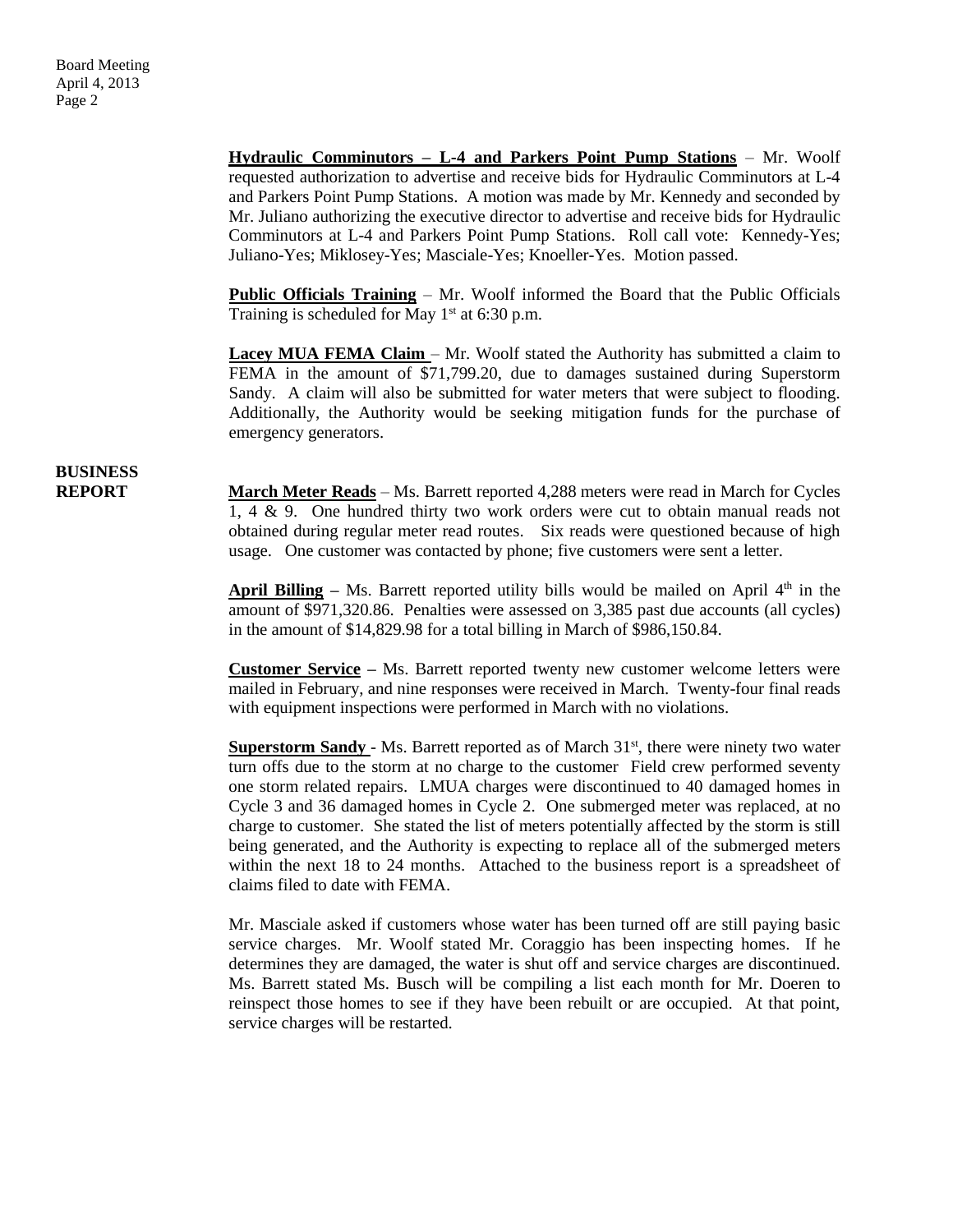# **ATTORNEY'S**

**REPORT Crown Castle Lease Extension** – Mr. Dasti stated his office requested from the Township Attorney execution of the Easement Agreement from the Township to Crown Castle in order that Crown Castle will have access to the property upon which the cellular tower is located from municipal lands.

> **OCUA Deficiency** – Mr. Dasti stated he is waiting to get information about an arbitrator on this issue.

> Mr. Knoeller stated the OCUA insists there are no testing procedures to certify to the Authority that the meter is accurate or not accurate at the Berkeley/Lacey line. He finds their claim incomprehensible.

> **Sprint Spectrum** – Mr. Dasti stated Sprint Spectrum is in the process of replacing existing cellular equipment at the Hill Street Water Tank. He recommended execution of documents submitted by Sprint Spectrum.

# **AUDITOR'S**

**REPORT Accountant's Status Report – Month Ended February 28, 2013** – Mr. Holman reported sewer and water user charges, expenses and revenues resulted in a favorable variance for the month.

> Mr. Holman distributed a draft copy of the auditor's report for year ending December 31, 2012. Overall, he stated it was a positive report with no recommendations. He pointed out that the Authority has withheld payments billed for 2012 in the amount of \$892,957 to the OCUA and ongoing disagreement over actual flows billed. This amount is included in accrued expenses at December 31, 2012.

> **FEMA Loan** – Mr. Holman stated in order to qualify for the FEMA loan, the Authority has to show a projected loss of more than 5%, or \$500,000, of its revenue or ratable base. He stated his office, in conjunction with Mr. Dasti, would be preparing the necessary documents for the loan to be forwarded to FEMA by May  $15<sup>th</sup>$ . He stated the fees associated with preparation for the FEMA loan would not exceed \$5,000.00. A motion was made by Mr. Masciale and seconded by Mr. Miklosey authorizing Mr. Holman to prepare the necessary paperwork for the FEMA loan in an amount not to exceed \$5,000.00. Roll call vote: Masciale-Yes; Miklosey-Yes; Juliano-Yes; Kennedy-Yes; Knoeller-Yes.

> Mr. Masciale stated the cash balance analysis was discussed and found it to be acceptable.

Mr. Contreras arrived during this portion of the meeting.

**ENGINEER'S**

**REPORT Resolution 2013-25 – Preliminary Sewer Approval – Murray Grove Retreat and Renewal Center** - Mr. Contreras reported his office received the application and plans for preliminary sewer approval for Murray Grove Retreat and Renewal Center, Block 520, Lot 2. The applicant is proposing to construct site improvements to an existing retreat facility located on the east side of Route 9, south of Haines Street. The applicant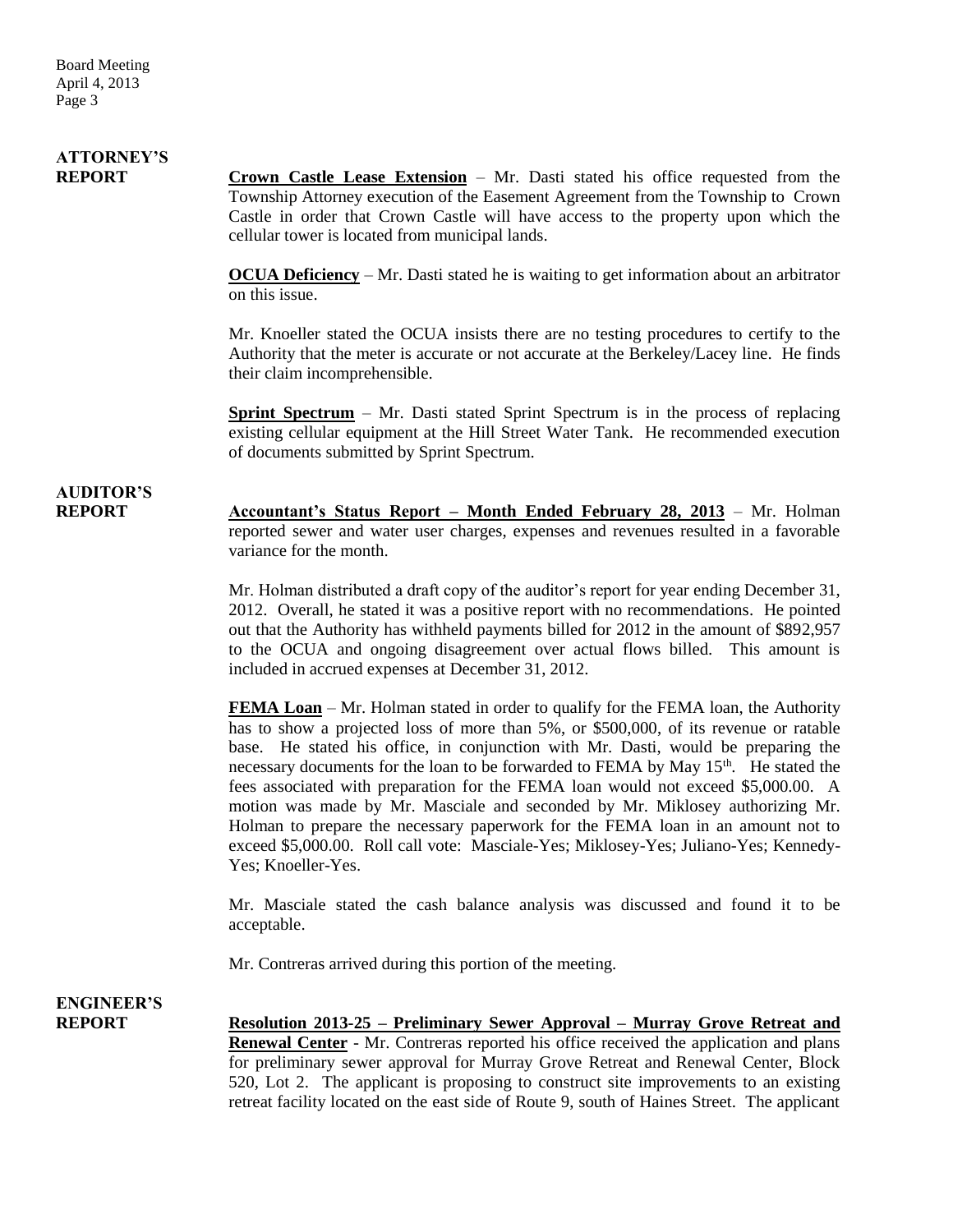proposes to connect to an existing manhole along Route 9 and install a 4" lateral to the site. An on-site ejector pump and force main will connect to the lateral to service the buildings. The existing septic tanks on site will be removed. On recommendation by the Authority's engineer, a motion was made by Mr. Miklosey and seconded by Mr. Masciale to adopt *Resolution 2013-25, Resolution of the Lacey Municipal Utilities Authority, County of Ocean, State of New Jersey, Preliminary Sewer Approval, Murray Grove Retreat and Renewal Center, Block 520, Lot 2.* Roll call vote: Miklosey-Yes; Masciale-Yes; Juliano-Yes; Kennedy-Yes; Knoeller-Yes. Motion passed.

**Resolution 2013-26 – Maintenance Bond Release – Construction of Wells 7 & 8 – A.C. Schultes, Inc.** – On recommendation by the Authority's engineer, a motion was made by Mr. Miklosey and seconded by Mr. Kennedy to adopt *Resolution 2013-26, Resolution of the Lacey Municipal Utilities Authority, County of Ocean, State of New Jersey, Maintenance Bond Release, Construction of Wells 7 & 8, A.C. Schultes, Inc..*  Roll call vote: Miklosey-Yes; Kennedy-Yes; Juliano-Yes; Masciale-Yes; Knoeller-Yes. Motion passed. Mr. Knoeller asked if A.C. Schultes removed all their equipment from that site. Mr. Contreras stated they have.

**Water Treatment Plant No. 1 Upgrades** – Mr. Contreras stated electrical work and masonry at both locations is ongoing. One item not in place is the backwash tank, as well as the foundation. Mr. Knoeller asked about the timeframe on this project. Mr. Contreras stated once the building is in and chemical and filters are in place, treatment will commence.

**Cleaning and Televising Contract No.**  $7 - Mr$ **.** Contreras stated the contractor has completed punch list repairs. Closeout documents for this project are being prepared.

 **S-2 and FRB-2 Pump Station Hydraulic Comminutor** – Mr. Contreras stated the installation of the grinders is complete. Closeout documents for this project are being prepared.

Mr. Masciale asked if the Authority is being proactive with cleaning and televising. Mr. Contreras stated the project is complete. Mr. Masciale asked when is the next scheduled cleaning and televising. Mr. Woolf stated \$200,000 is in the budget for future projects. Mr. Masciale recommended proceeding with the cleaning and televising. Mr. Knoeller asked Mr. Contreras to follow-up with Mr. Woolf regarding locations and estimates to continue with this project.

#### **CORRESPONDENCE**

**Marilyn Campbell, Orlando Drive** – Requesting relief of utility bill, and waiver of penalties, due to water leak. Since the water from the leak did not go into the sewer system, a motion was made by Mr. Kennedy and seconded by Mr. Miklosey to grant a credit adjustment on the sewer charges in the amount of \$1,463.24 (215,000 gallons), as well as waiver of penalties in the amount of \$24.37. Roll call vote: Kennedy-Yes; Miklosey-Yes; Juliano-Yes; Masciale-Yes; Knoeller-Yes. Motion passed.

**OLD**

**BUSINESS** Ocean First Bank – Mr. Miklosey asked about the status of the Ocean First Bank issue. Mr. Woolf stated Ocean First is requesting a scenario of what the Authority is looking to do with the funds.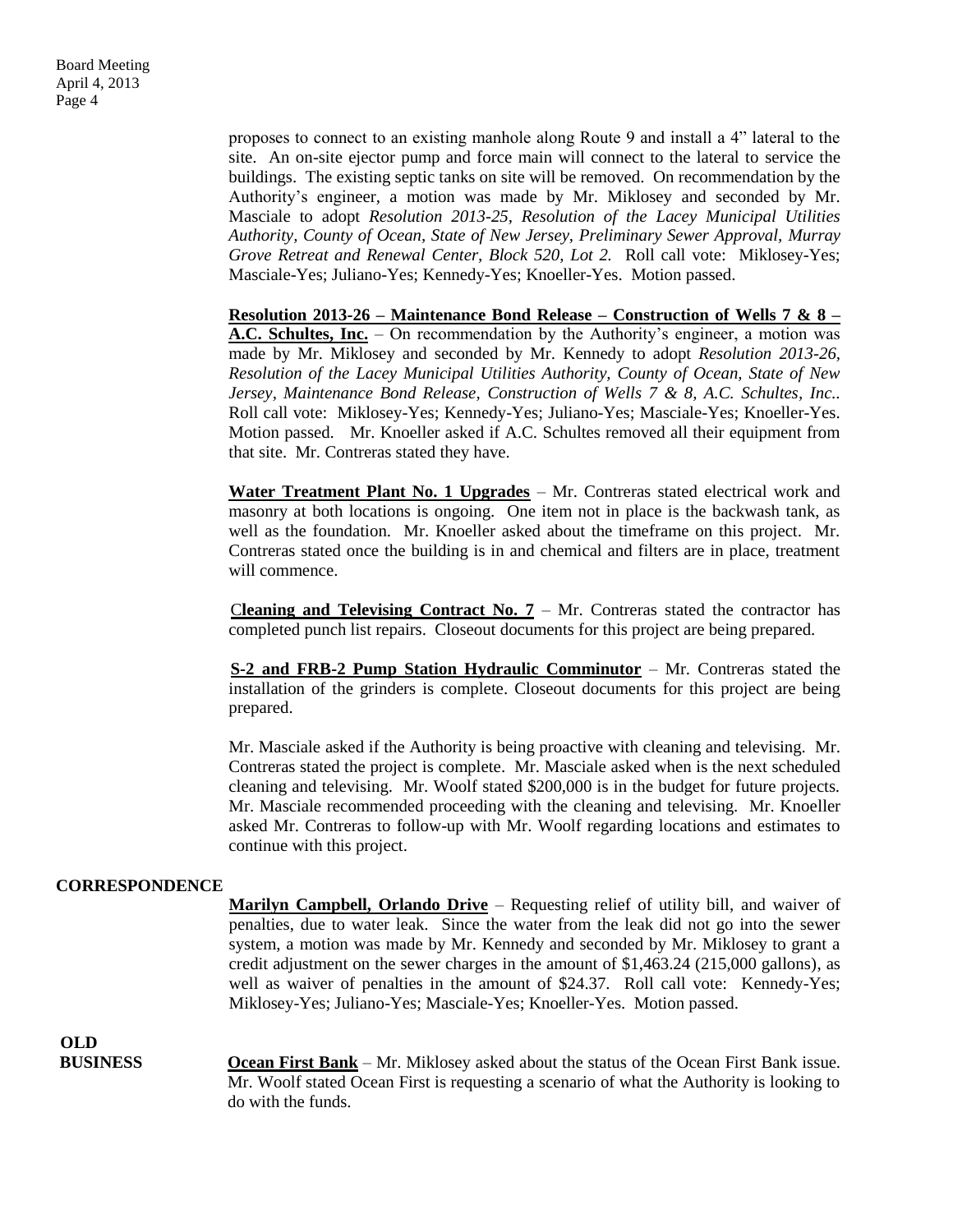Board Meeting April 4, 2013 Page 5

### **NEW**

**BUSINESS** There was no new business to discuss.

### **PUBLIC BUSINESS/**

**COMMENT Richard Zarkiewicz, Penn Avenue** – Mr. Zarkiewicz asked if the Board considered providing relief to customers that were unable to use sewer and water services after the storm. Mr. Knoeller stated the Board discussed the issue of service interruptions and it was decided that no relief would be given at this time. He explained doing so would put a burden on the operating budget.

## **PAYMENT OF**

**FOUCHERS** WHEREAS, the members of the Lacey Municipal Utilities Authority carefully examined all vouchers presented for payment of claims;

> **NOW, THEREFORE, BE IT RESOLVED** by the Lacey Municipal Utilities Authority that:

> 1. Said vouchers in the sum of \$677,006.05 be same are hereby approved to be paid.

2. Said vouchers are listed on the attached computer check register.

A motion was made by Mr. Miklosey and seconded by Mr. Masciale to adopt the above resolution. Roll call vote: Miklosey-Yes; Masciale-Yes; Juliano-Yes, but abstains on Eastern Warehouse Distributors; Kennedy-Yes; Knoeller-Yes. Motion passed.

Mr. Knoeller asked Mr. Dykoff for a Township update. Mr. Dykoff stated the Township is going to do their best to keep the tax increase to the residents as low as possible.

Mr. Knoeller stated he and Mr. Woolf met with Mr. Curtain and Mayor Quinn to discuss who would be making a determination in sewer and water relief to homeowners due to the storm. It was concluded LMUA personnel would be making the determination.

**ADJOURNMENT** There being no further business to discuss, the meeting was adjourned at 7:35 p.m.

Respectfully submitted,

Michele Kennedy **Secretary**